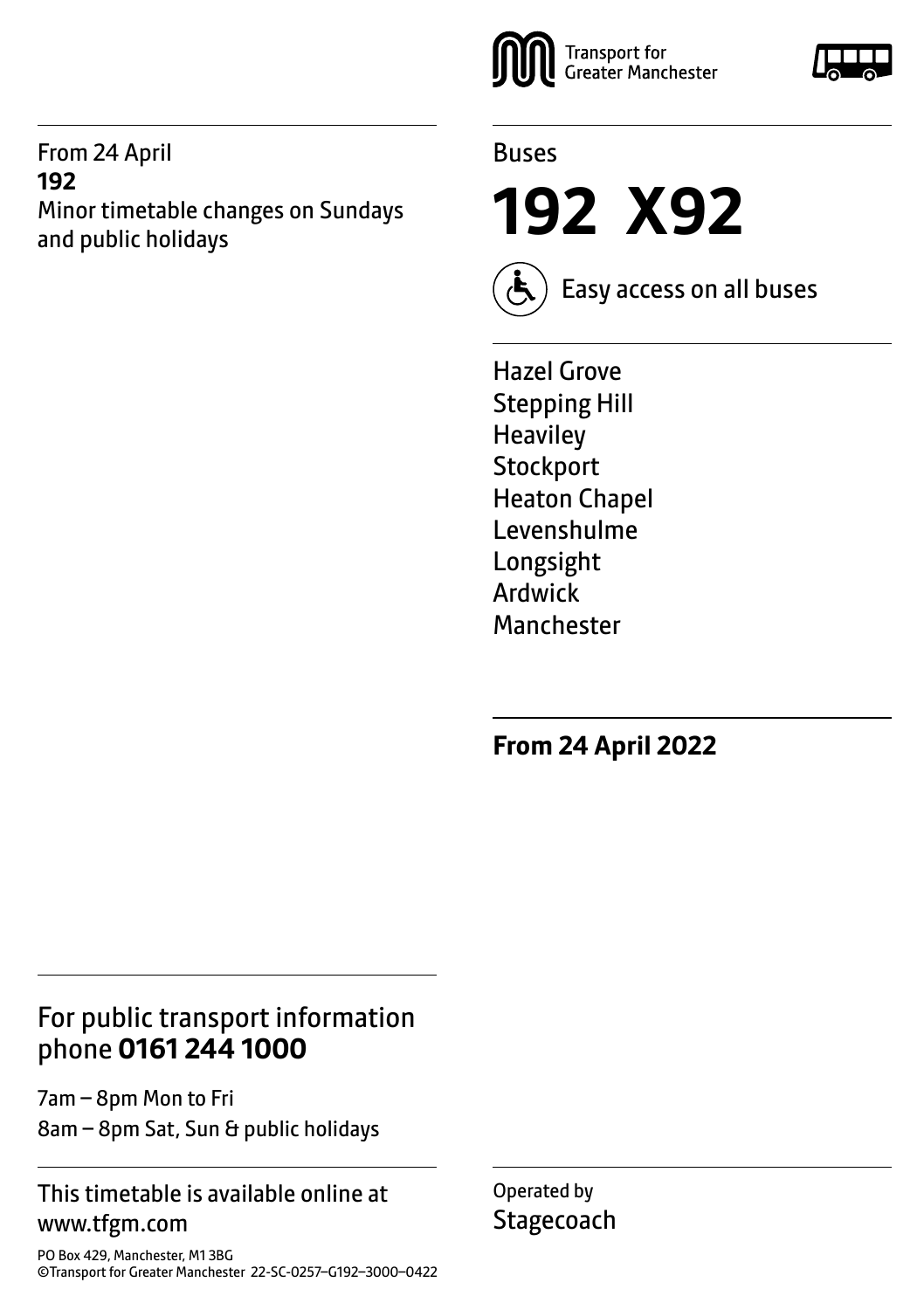# Additional information

# Alternative format

To ask for leaflets to be sent to you, or to request large print, Braille or recorded information phone 0161 244 1000 or visit www.tfgm.com

#### Easy access on buses



 Journeys run with low floor buses have no steps at the entrance, making getting on and off easier. Where shown, low floor buses have a ramp for access and a dedicated space for wheelchairs and pushchairs inside the bus. The bus operator will always try to provide easy access services where these services are scheduled to run.

# Using this timetable

Timetables show the direction of travel, bus numbers and the days of the week. Main stops on the route are listed on the left. Where no time is shown against a particular stop, the bus does not stop there on that journey. Check any letters which are shown in the timetable against the key at the bottom of the page.

# Where to find information about service changes

www.tfgm.com Bus station posters Leaflets from outlets.

# Tickets and information

Bus companies offer a range of tickets for use on their own buses. For travel on any service in the County, use System One tickets, including DaySaver. Travelshops provide tickets, information and journey planning advice on buses, trains and trams for work and pleasure.

# Using the 24 hour clock

Times are shown in four figures. The first two are the hour and the last two are the minutes.

0753 is 53 minutes past 7am 1953 is 53 minutes past 7pm



# Operator details

**Stagecoach** Head Office Hyde Road Ardwick **Manchester** M12 6JS Telephone 0161 273 3377

#### **Travelshops**

#### **Manchester Shudehill Interchange**

Mon to Sat 7am to 6pm Sunday 8.30am to 1.15pm and 2pm to 4pm Public hols 8am to 5.20pm

#### **Stockport Mersey Square**

Mon to Fri 7am to 5.30pm Saturday 8am to 5.30pm Sunday\* Closed \*Including public holidays

Printed on coated recycled paper made using 50% recycled fibre from post consumer sources and 50% virgin fibre from sustainable forests.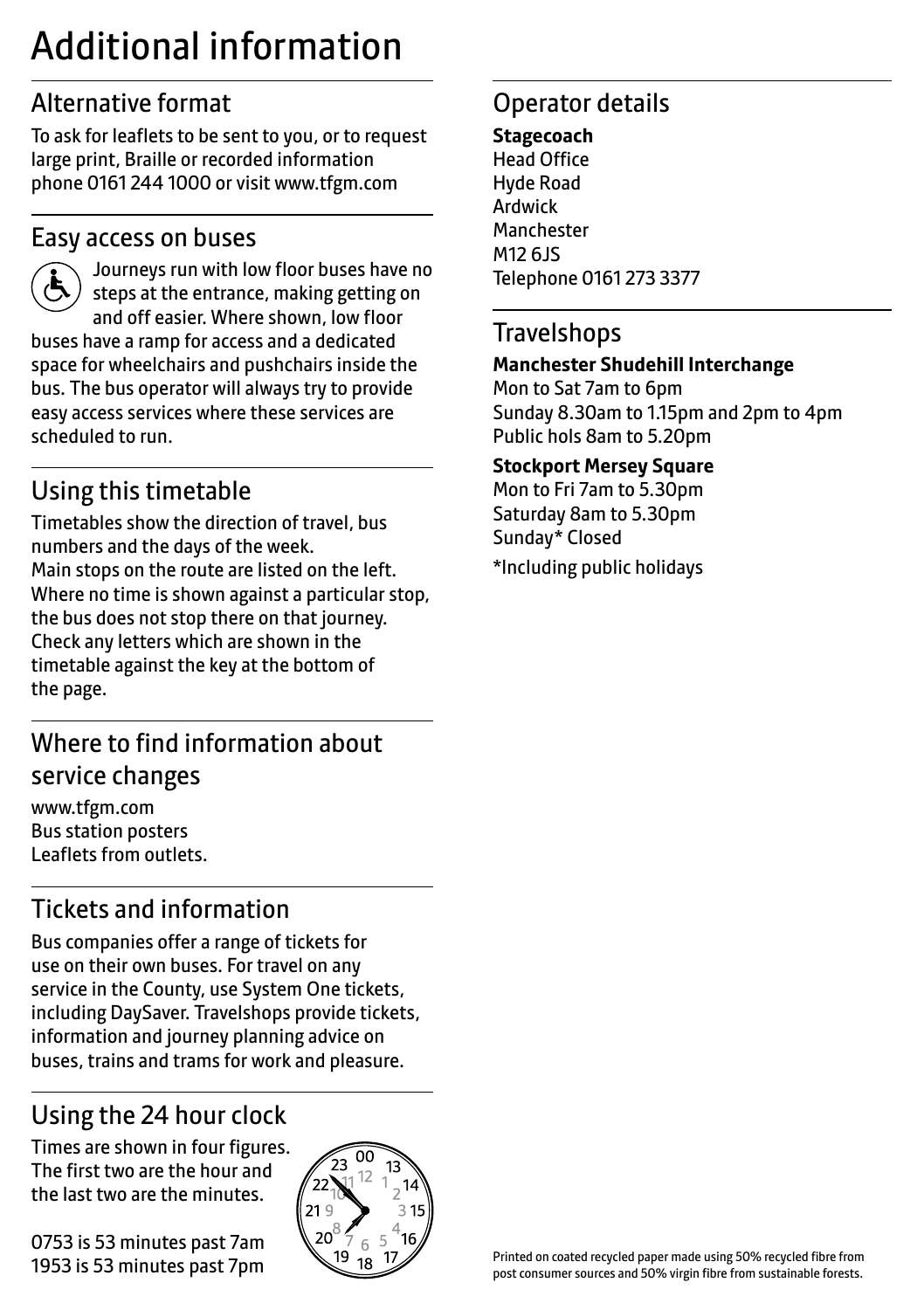### Mondays to Wednesdays

| Hazel Grove, Park and Ride                                                              | 0422 |                                               | 0442 | 0502 | 0522 |                                                            |      |      | 2325 2335 2345 2353 |            | and at                          | 0040 |
|-----------------------------------------------------------------------------------------|------|-----------------------------------------------|------|------|------|------------------------------------------------------------|------|------|---------------------|------------|---------------------------------|------|
| Stepping Hill, Dialstone Lane                                                           | 0427 |                                               | 0447 | 0507 | 0527 | Buses run                                                  |      |      |                     |            | 2332 2342 2352 0000 least every | 0047 |
| Heaviley, Bamford Arms                                                                  | 0432 |                                               | 0452 | 0512 |      | 0532 at least every 2337 2347 2357                         |      |      |                     |            | 0005 10 minutes                 | 0052 |
| Stockport, Exchange Street                                                              |      |                                               |      |      |      | 10 minutes                                                 |      | 2352 |                     | 0010 until |                                 | 0057 |
| Stockport, Wellington Road North arr                                                    | 0437 |                                               | 0457 | 0517 | 0537 | but more                                                   | 2342 |      | 0002                |            |                                 |      |
| Stockport, Wellington Road North dep 0429 0439 0449 0459 0509 0519 0529 0539 frequently |      |                                               |      |      |      |                                                            | 2344 |      | 0004                |            |                                 |      |
| <b>Heaton Chapel, McVities</b>                                                          |      |                                               |      |      |      | 0435 0445 0455 0505 0515 0525 0535 0545 at busy times 2351 |      |      | 0011                |            |                                 |      |
| Longsight, Slade Lane                                                                   |      | 0440 0450 0500 0510 0520 0530 0540 0550 until |      |      |      |                                                            | 2357 |      | 0017                |            |                                 |      |
| Manchester, Piccadilly Gardens                                                          |      | 0452 0502 0512 0522 0532 0542 0552 0602       |      |      |      |                                                            | 0008 |      | 0028                |            |                                 |      |
|                                                                                         |      |                                               |      |      |      |                                                            |      |      |                     |            |                                 |      |

#### **Thursdays**

| Hazel Grove, Park and Ride                |      | 0422           |      | 0442 |      | 0502 |      | 0522 |                     | 2325 | 2335 | 2340 | 2345 | 2353 | and at           | 0040 0105 |      |
|-------------------------------------------|------|----------------|------|------|------|------|------|------|---------------------|------|------|------|------|------|------------------|-----------|------|
| Stepping Hill, Dialstone Lane             |      | 0427           |      | 0447 |      | 0507 |      | 0527 | Buses run           | 2332 | 2342 | 2347 | 2352 |      | 0000 least every | 0047      | 0109 |
| Heaviley, Bamford Arms                    |      | 0432           |      | 0452 |      | 0512 |      | 0532 | at least every 2337 |      | 2347 | 2352 | 2357 |      | 0005 10 minutes  | 0052 0112 |      |
| Stockport, Exchange Street                |      |                |      |      |      |      |      |      | 10 minutes          |      | 2352 | 2357 |      | 0010 | until            | 0057      |      |
| Stockport, Wellington Road North arr      |      | 0437           |      | 0457 |      | 0517 |      | 0537 | but more            | 2342 |      |      | 0002 |      |                  |           | 0116 |
| Stockport, Wellington Road North dep 0429 |      | 0439           | 0449 | 0459 | 0509 | 0519 | 0529 | 0539 | frequently          | 2344 |      |      | 0004 |      |                  |           | 0116 |
| <b>Heaton Chapel, McVities</b>            | 0435 | 0445 0455 0505 |      |      | 0515 | 0525 | 0535 | 0545 | at busy times 2351  |      |      |      | 0011 |      |                  |           | 0122 |
| Longsight, Slade Lane                     |      | 0440 0450      | 0500 | 0510 | 0520 | 0530 | 0540 | 0550 | until               | 2357 |      |      | 0017 |      |                  |           | 0127 |
| <b>Manchester, Piccadilly Gardens</b>     | 0452 | 0502 0512      |      | 0522 | 0532 | 0542 | 0552 | 0602 |                     | 0008 |      |      | 0028 |      |                  |           | 0136 |
| Hazel Grove, Park and Ride                | 0120 | 0135           |      |      |      |      |      |      |                     |      |      |      |      |      |                  |           |      |
| Stepping Hill, Dialstone Lane             | 0124 | 0139           |      |      |      |      |      |      |                     |      |      |      |      |      |                  |           |      |
| Heaviley, Bamford Arms                    | 0127 | 0142           |      |      |      |      |      |      |                     |      |      |      |      |      |                  |           |      |
| Stockport, Wellington Road North          | 0131 | 0146           |      |      |      |      |      |      |                     |      |      |      |      |      |                  |           |      |
| <b>Heaton Chapel, McVities</b>            | 0137 | 0152           |      |      |      |      |      |      |                     |      |      |      |      |      |                  |           |      |
| Longsight, Slade Lane                     | 0142 | 0157           |      |      |      |      |      |      |                     |      |      |      |      |      |                  |           |      |
| Manchester, Piccadilly Gardens            | 0151 | 0206           |      |      |      |      |      |      |                     |      |      |      |      |      |                  |           |      |

Extra journeys run to/from Stepping Hill Hospital grounds and Stockport College. Please see timetables later in this leaflet for details Extra journeys also run between Stockport, Levenshulme and Manchester

& - All bus 192 journeys are run using easy access buses. See inside front cover of this leaflet for details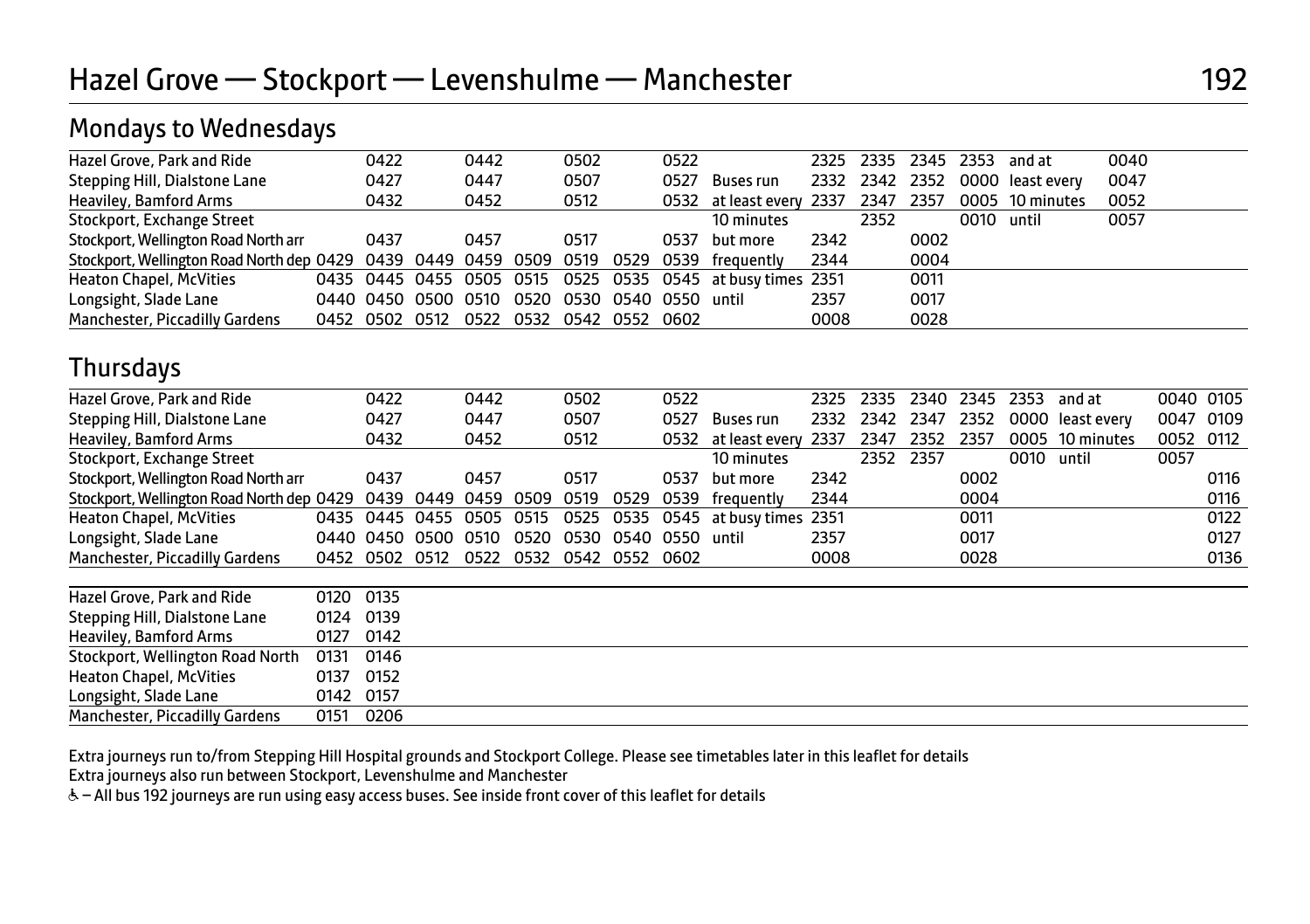# Fridays

| Hazel Grove, Park and Ride                |      | 0422 |           | 0442 |       | 0502 |      | 0522 |                    |                  | 2335 | 2345 | 2350 | 2353 | 0005 | 0010 | 0020 | 0020 | 0030 |
|-------------------------------------------|------|------|-----------|------|-------|------|------|------|--------------------|------------------|------|------|------|------|------|------|------|------|------|
| Stepping Hill, Dialstone Lane             |      | 0427 |           | 0447 |       | 0507 |      | 0527 | Buses run          |                  | 2339 | 2352 | 2354 | 0000 | 0009 | 0017 | 0024 | 0027 | 0037 |
| Heaviley, Bamford Arms                    |      | 0432 |           | 0452 |       | 0512 |      | 0532 | at least every     |                  | 2342 | 2357 | 2357 | 0005 | 0012 | 0022 | 0027 | 0032 | 0042 |
| Stockport, Exchange Street                |      |      |           |      |       |      |      |      | 10 minutes         |                  |      | 0002 |      | 0010 |      | 0027 |      | 0037 | 0047 |
| Stockport, Wellington Road North arr      |      | 0437 |           | 0457 |       | 0517 |      | 0537 | but more           |                  | 2347 |      | 0002 |      | 0017 |      | 0032 |      |      |
| Stockport, Wellington Road North dep 0429 |      | 0439 | 0449      | 0459 | 0509  | 0519 | 0529 | 0539 | frequently         |                  | 2347 |      | 0002 |      | 0017 |      | 0032 |      |      |
| <b>Heaton Chapel, McVities</b>            | 0435 | 0445 | 0455      | 0505 | 0515  | 0525 | 0535 | 0545 | at busy times 2353 |                  |      |      | 0008 |      | 0023 |      | 0038 |      |      |
| Longsight, Slade Lane                     | 0440 | 0450 | 0500      | 0510 | 0520  | 0530 | 0540 | 0550 | until              |                  | 2358 |      | 0013 |      | 0028 |      | 0043 |      |      |
| <b>Manchester, Piccadilly Gardens</b>     | 0452 | 0502 | 0512      | 0522 | 0532  | 0542 | 0552 | 0602 |                    |                  | 0009 |      | 0024 |      | 0039 |      | 0054 |      |      |
|                                           |      |      |           |      |       |      |      |      |                    |                  |      |      |      |      |      |      |      |      |      |
| Hazel Grove, Park and Ride                | 0035 | 0040 | 0050      | 0105 |       | 0305 |      |      |                    |                  |      |      |      |      |      |      |      |      |      |
| Stepping Hill, Dialstone Lane             | 0039 | 0047 | 0054 0109 |      | and   | 0309 |      |      |                    |                  |      |      |      |      |      |      |      |      |      |
| Heaviley, Bamford Arms                    | 0042 | 0052 | 0057      | 0112 | every | 0312 |      |      |                    |                  |      |      |      |      |      |      |      |      |      |
| Stockport, Exchange Street                |      | 0057 |           |      | 15    |      |      |      |                    |                  |      |      |      |      |      |      |      |      |      |
| Stockport, Wellington Road North          | 0047 |      | 0102      | 0116 | mins  | 0316 |      |      |                    |                  |      |      |      |      |      |      |      |      |      |
| <b>Heaton Chapel, McVities</b>            | 0053 |      | 0108      | 0122 | until | 0322 |      |      |                    |                  |      |      |      |      |      |      |      |      |      |
| Longsight, Slade Lane                     | 0058 |      | 0113      | 0127 |       | 0327 |      |      |                    |                  |      |      |      |      |      |      |      |      |      |
| <b>Manchester, Piccadilly Gardens</b>     | 0109 |      | 0124      | 0136 |       | 0336 |      |      |                    |                  |      |      |      |      |      |      |      |      |      |
| Saturdays                                 |      |      |           |      |       |      |      |      |                    |                  |      |      |      |      |      |      |      |      |      |
| Hazel Grove, Park and Ride                | 0422 |      | 0442      |      | 0502  |      | 0522 |      | 0542               |                  |      | 2335 | 2345 | 2350 | 2353 | 0000 | 0005 | 0010 | 0020 |
| Stepping Hill, Dialstone Lane             | 0427 |      | 0447      |      | 0507  |      | 0527 |      | 0547               | <b>Buses run</b> |      | 2342 | 2352 | 2354 | 0000 | 0007 | 0009 | 0017 | 0024 |
| Heaviley, Bamford Arms                    | 0432 |      | 0452      |      | 0512  |      | 0532 |      | 0552               | at least every   |      | 2347 | 2357 | 2357 | 0005 | 0012 | 0012 | 0022 | 0027 |
| Stockport, Exchange Street                |      |      |           |      |       |      |      |      |                    | 10 minutes       |      |      | 0002 |      | 0010 | 0017 |      | 0027 |      |
| Stockport, Wellington Road North arr 0437 |      |      | 0457      |      | 0517  |      | 0537 |      | 0557               | but more         |      | 2352 |      | 0002 |      |      | 0017 |      | 0032 |
| Stockport, Wellington Road North dep 0439 |      | 0449 | 0459      | 0509 | 0519  | 0529 | 0539 | 0549 | 0559               | frequently       |      | 2354 |      | 0002 |      |      | 0017 |      | 0032 |
| <b>Heaton Chapel, McVities</b>            | 0445 | 0455 | 0505      | 0515 | 0525  | 0535 | 0545 | 0555 | 0605               | at busy times    |      | 0001 |      | 0008 |      |      | 0023 |      | 0038 |
| Longsight, Slade Lane                     | 0453 | 0503 | 0513      | 0523 | 0533  | 0543 | 0553 | 0603 | 0613               | until            |      | 0010 |      | 0013 |      |      | 0028 |      | 0043 |
| Manchester, Piccadilly Gardens            | 0505 | 0515 | 0525      | 0535 | 0545  | 0555 | 0605 | 0615 | 0625               |                  |      | 0025 |      | 0024 |      |      | 0039 |      | 0054 |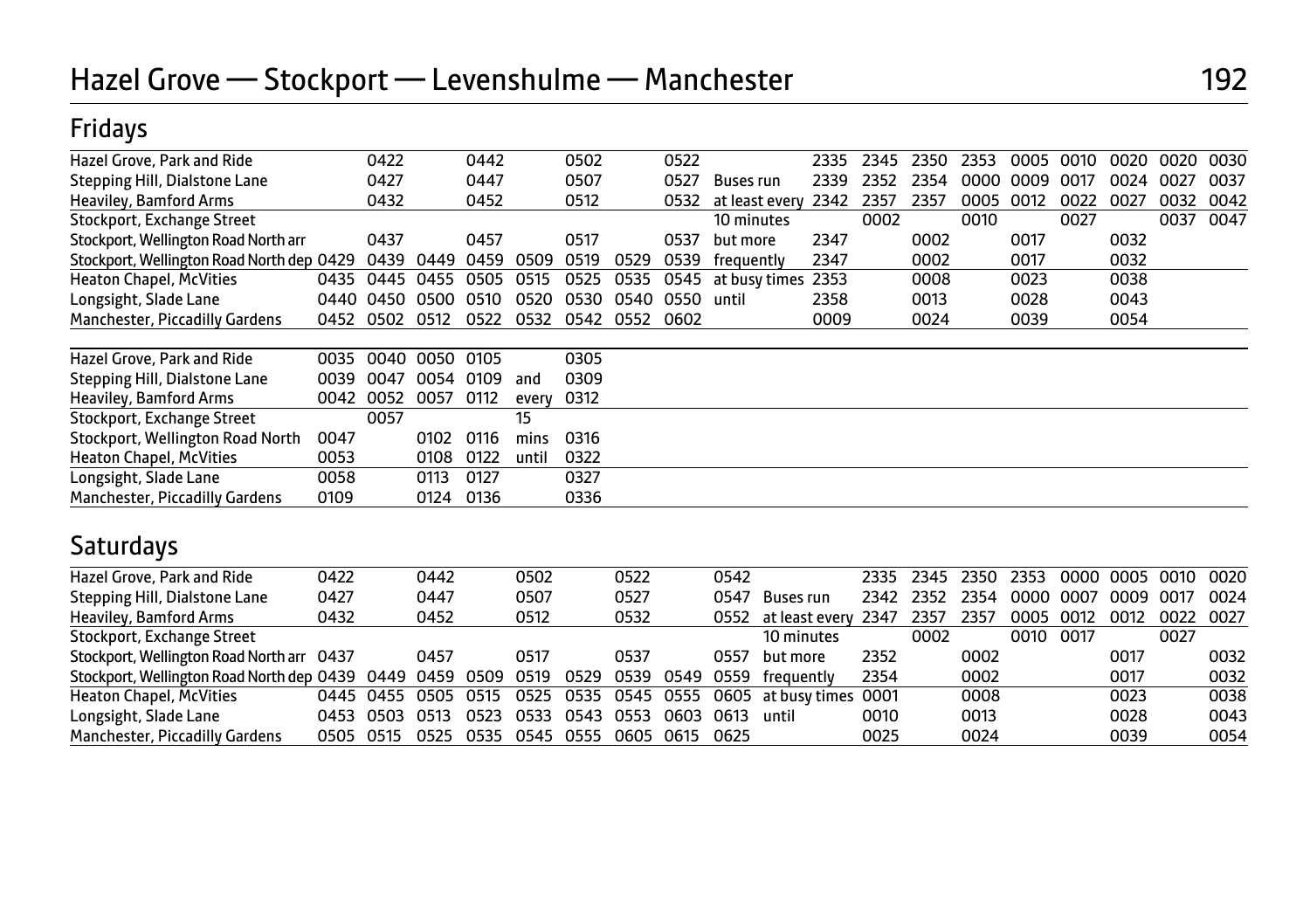# Saturdays (continued)

| Hazel Grove, Park and Ride           |           |                     | 0020 0030 0035 0040 0050 0105 0120 0135 0150 0205 0220 0235 0250 0305 |           |           |           |           |      |                                    |                |      |      |  |
|--------------------------------------|-----------|---------------------|-----------------------------------------------------------------------|-----------|-----------|-----------|-----------|------|------------------------------------|----------------|------|------|--|
| Stepping Hill, Dialstone Lane        |           | 0027 0037 0039 0047 |                                                                       | 0054 0109 |           | 0124      |           |      | 0139 0154 0209 0224                | 0239 0254 0309 |      |      |  |
| Heaviley, Bamford Arms               |           |                     | 0032 0042 0042 0052 0057 0112                                         |           |           | 0127      | 0142 0157 |      | 0212 0227                          | 0242 0257      |      | 0312 |  |
| Stockport, Exchange Street           | 0037 0047 |                     | 0057                                                                  |           |           |           |           |      |                                    |                |      |      |  |
| Stockport, Wellington Road North arr |           | 0047                |                                                                       |           | 0102 0116 | 0131      |           |      | 0146 0201 0215 0230 0245 0300 0315 |                |      |      |  |
| Stockport, Wellington Road North dep |           | 0047                |                                                                       | 0102 0116 |           | 0131      |           |      | 0146 0201 0215 0230 0245 0300 0315 |                |      |      |  |
| <b>Heaton Chapel, McVities</b>       |           | 0053                |                                                                       |           | 0108 0122 | 0137      |           |      | 0152 0207 0220 0235 0250 0305 0320 |                |      |      |  |
| Longsight, Slade Lane                |           | 0058                |                                                                       | 0113      | 0127      | 0142 0157 |           | 0212 | 0225 0240 0255 0310                |                |      | 0325 |  |
| Manchester, Piccadilly Gardens       |           | 0109                |                                                                       | 0124      | 0136      | 0151      | 0206 0221 |      | 0232 0247                          | 0302           | 0317 | 0332 |  |
|                                      |           |                     |                                                                       |           |           |           |           |      |                                    |                |      |      |  |

#### Sundays and public holidays (except Christmas and New Year period)

| Hazel Grove, Park and Ride                                              |                                    |  |  | 0655 |                                                       |      |            | 2325 2333 and at      | 0040 |
|-------------------------------------------------------------------------|------------------------------------|--|--|------|-------------------------------------------------------|------|------------|-----------------------|------|
| Stepping Hill, Dialstone Lane                                           |                                    |  |  |      | 0700 Buses run                                        |      |            | 2331 2339 least every | 0046 |
| Heaviley, Bamford Arms                                                  |                                    |  |  |      | 0704 at least every 2337 2345 10 minutes              |      |            |                       | 0052 |
| Stockport, Exchange Street                                              |                                    |  |  |      | 10 minutes                                            |      | 2350 until |                       | 0057 |
| Stockport, Wellington Road North arr                                    |                                    |  |  |      | 0709 but more                                         | 2342 |            |                       |      |
| Stockport, Wellington Road North dep 0531 0601 0616 0631 0646 0701 0711 |                                    |  |  |      | freauently                                            | 2344 |            |                       |      |
| Heaton Chapel, McVities                                                 |                                    |  |  |      | 0538 0608 0623 0638 0653 0708 0718 at busy times 2351 |      |            |                       |      |
| Longsight, Slade Lane                                                   | 0544 0614 0629 0644 0659 0714 0724 |  |  |      | until                                                 | 2357 |            |                       |      |
| Manchester, Piccadilly Gardens                                          | 0556 0626 0641 0656 0711 0726 0736 |  |  |      |                                                       | 0009 |            |                       |      |

Extra journeys run to/from Stepping Hill Hospital grounds and Stockport College. Please see the timetable pages later in this leaflet for details

Extra journeys also run between Stockport, Levenshulme and Manchester

For details of buses during the Christmas and New Year period, please phone 0161 244 1000

W– All bus 192 journeys are run using easy access buses. See inside front cover of this leaflet for details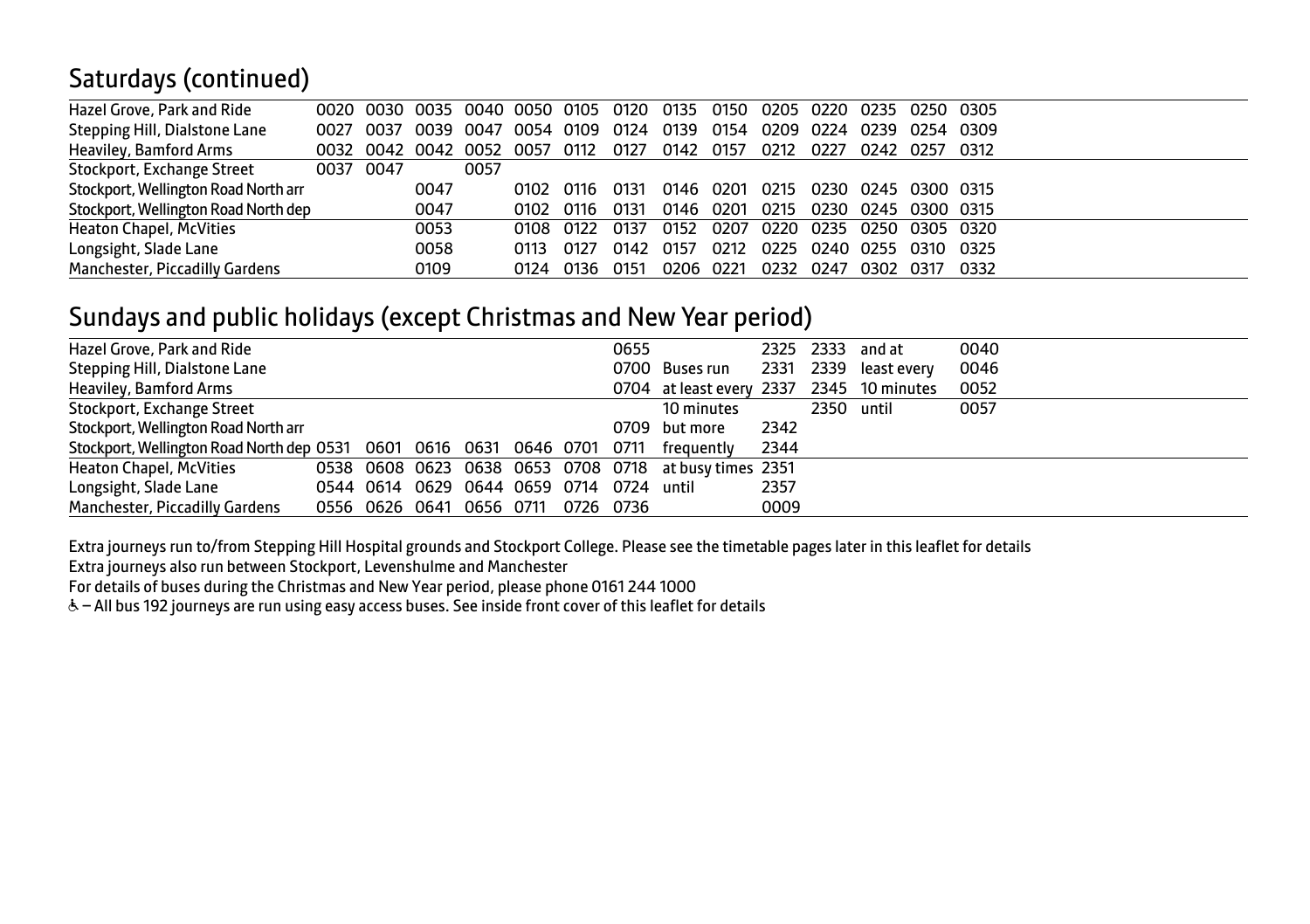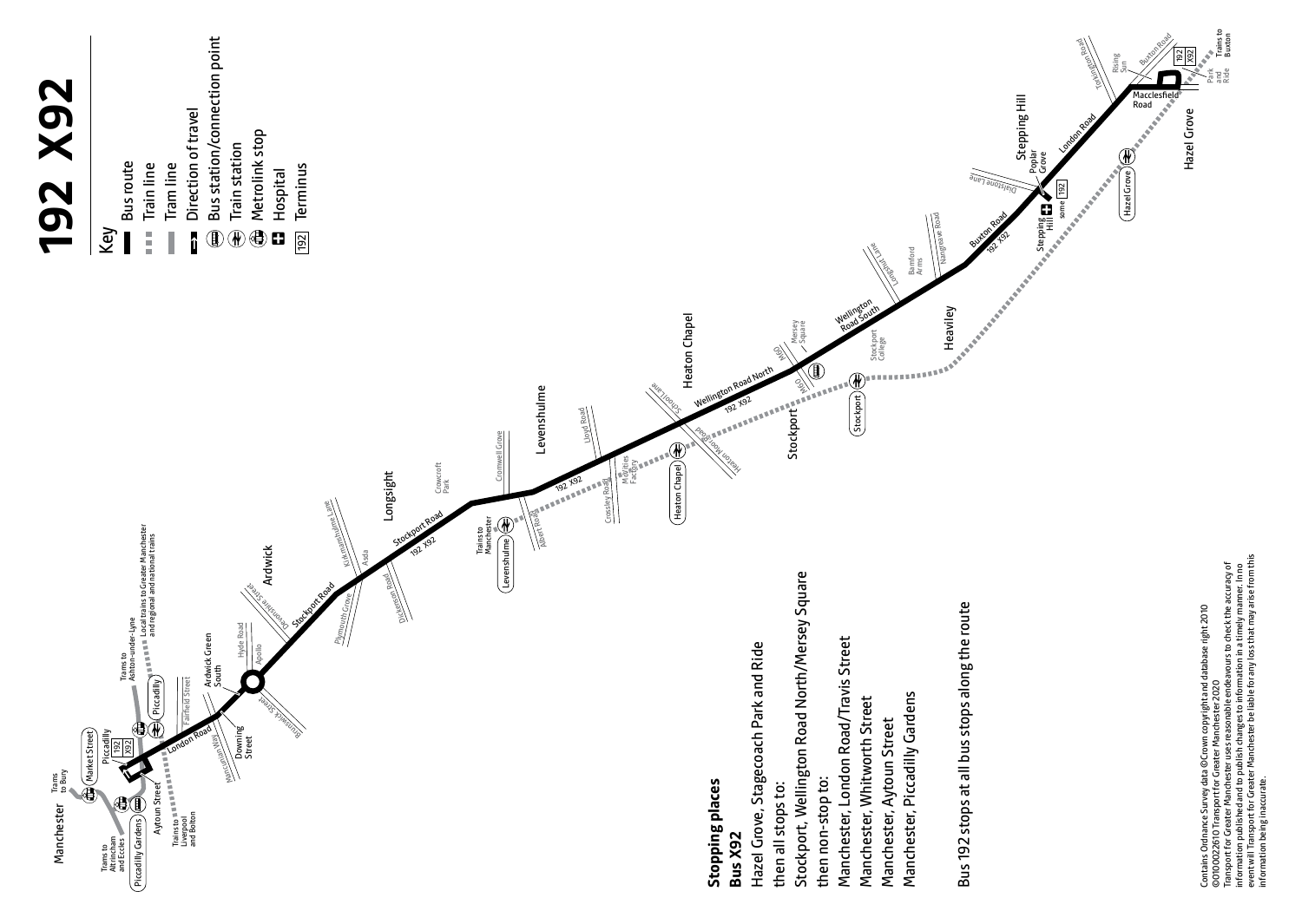# Mondays to Wednesdays

| Manchester, Piccadilly Gardens |                                     |  | 0457 |                                                  |      | 0005 0020 0035 |
|--------------------------------|-------------------------------------|--|------|--------------------------------------------------|------|----------------|
|                                |                                     |  |      |                                                  |      |                |
| Ardwick, Apollo Theatre        |                                     |  |      | 0502 Buses run                                   |      | 0010 0025 0040 |
| Longsight, Slade Lane          |                                     |  |      | 0508 at least every 0016 0031 0046               |      |                |
| Heaton Chapel, McVities        |                                     |  |      | 0514 10 minutes                                  |      | 0022 0037 0052 |
| Stockport, Mersey Square arr   |                                     |  |      | 0521 but more                                    |      | 0029 0044 0059 |
| Stockport, Mersey Square dep   |                                     |  |      | 0405 0425 0445 0505 0515 0522 frequently         | 0029 |                |
| Heaviley, Bamford Arms         |                                     |  |      | 0410 0430 0450 0510 0520 0527 at busy times 0034 |      |                |
| Stepping Hill, Dialstone Lane  | 0415 0435 0455 0515 0525 0532 until |  |      |                                                  | 0038 |                |
| Hazel Grove, Park and Ride     | 0420 0440 0500 0520 0530 0538       |  |      |                                                  | 0043 |                |

#### Thursdays

| Manchester, Piccadilly Gardens |                               |  |  | 0457 |                                                                                |  |  | 0005 0020 0035 0050 0155 0210 0225 |  |
|--------------------------------|-------------------------------|--|--|------|--------------------------------------------------------------------------------|--|--|------------------------------------|--|
| Ardwick, Apollo Theatre        |                               |  |  |      | 0502 Buses run                                                                 |  |  | 0010 0024 0039 0054 0159 0214 0229 |  |
| Longsight, Slade Lane          |                               |  |  |      | 0508 at least every 0016 0029 0044 0059 0204 0219 0234                         |  |  |                                    |  |
| <b>Heaton Chapel, McVities</b> |                               |  |  |      | 0514 10 minutes 0022 0034 0049 0104 0209 0224 0239                             |  |  |                                    |  |
| Stockport, Mersey Square arr   |                               |  |  |      | 0521 but more 0029 0039 0054 0109 0214 0229 0244                               |  |  |                                    |  |
| Stockport, Mersey Square dep   |                               |  |  |      | 0405 0425 0445 0505 0515 0522 frequently 0029 0039 0054 0109 0214 0229 0244    |  |  |                                    |  |
| Heaviley, Bamford Arms         |                               |  |  |      | 0410 0430 0450 0510 0520 0527 at busy times 0034 0044 0059 0114 0219 0234 0249 |  |  |                                    |  |
| Stepping Hill, Dialstone Lane  |                               |  |  |      | 0415 0435 0455 0515 0525 0532 until 0038 0047 0102 0117 0222 0237 0252         |  |  |                                    |  |
| Hazel Grove, Park and Ride     | 0420 0440 0500 0520 0530 0538 |  |  |      |                                                                                |  |  | 0043 0052 0107 0122 0227 0242 0257 |  |

# Fridays

| Manchester, Piccadilly Gardens |  |                               |  | 0457 |                                                                                                    |      |                     |  | 0105 0120 0135 0150 0205 0220 0235 0250 0305 0320 0335 |      |      |                |  |
|--------------------------------|--|-------------------------------|--|------|----------------------------------------------------------------------------------------------------|------|---------------------|--|--------------------------------------------------------|------|------|----------------|--|
| Ardwick, Apollo Theatre        |  |                               |  |      | 0502 Buses run                                                                                     |      |                     |  | 0109 0124 0139 0154 0209 0224 0239 0254 0309 0324 0339 |      |      |                |  |
| Longsight, Slade Lane          |  |                               |  |      | 0508 at least every 0114 0129 0144 0159 0214 0229 0244 0259 0314 0329 0344                         |      |                     |  |                                                        |      |      |                |  |
| <b>Heaton Chapel, McVities</b> |  |                               |  |      | 0514 10 minutes                                                                                    |      |                     |  | 0119 0134 0149 0204 0219 0234 0249 0304 0319 0334 0349 |      |      |                |  |
| Stockport, Mersey Square arr   |  |                               |  | 0521 | but more                                                                                           |      |                     |  | 0124 0139 0154 0209 0224 0239 0254 0309 0324 0339 0354 |      |      |                |  |
| Stockport, Mersey Square dep   |  | 0405 0425 0445 0505 0515      |  |      | 0522 freauently                                                                                    |      |                     |  | 0124 0139 0154 0209 0224 0239 0254 0309 0324 0339 0354 |      |      |                |  |
| Heaviley, Bamford Arms         |  |                               |  |      | 0410 0430 0450 0510 0520 0527 at busy times 0129 0144 0159 0214 0229 0244 0259 0314 0329 0344 0359 |      |                     |  |                                                        |      |      |                |  |
| Stepping Hill, Dialstone Lane  |  | 0415 0435 0455 0515 0525 0532 |  |      | until                                                                                              |      |                     |  | 0132 0147 0202 0217 0232 0247 0302 0317                |      |      | 0332 0347 0402 |  |
| Hazel Grove, Park and Ride     |  | 0420 0440 0500 0520 0530 0538 |  |      |                                                                                                    | 0137 | 0152 0207 0222 0237 |  | 0252 0307                                              | 0322 | 0337 | 0352 0407      |  |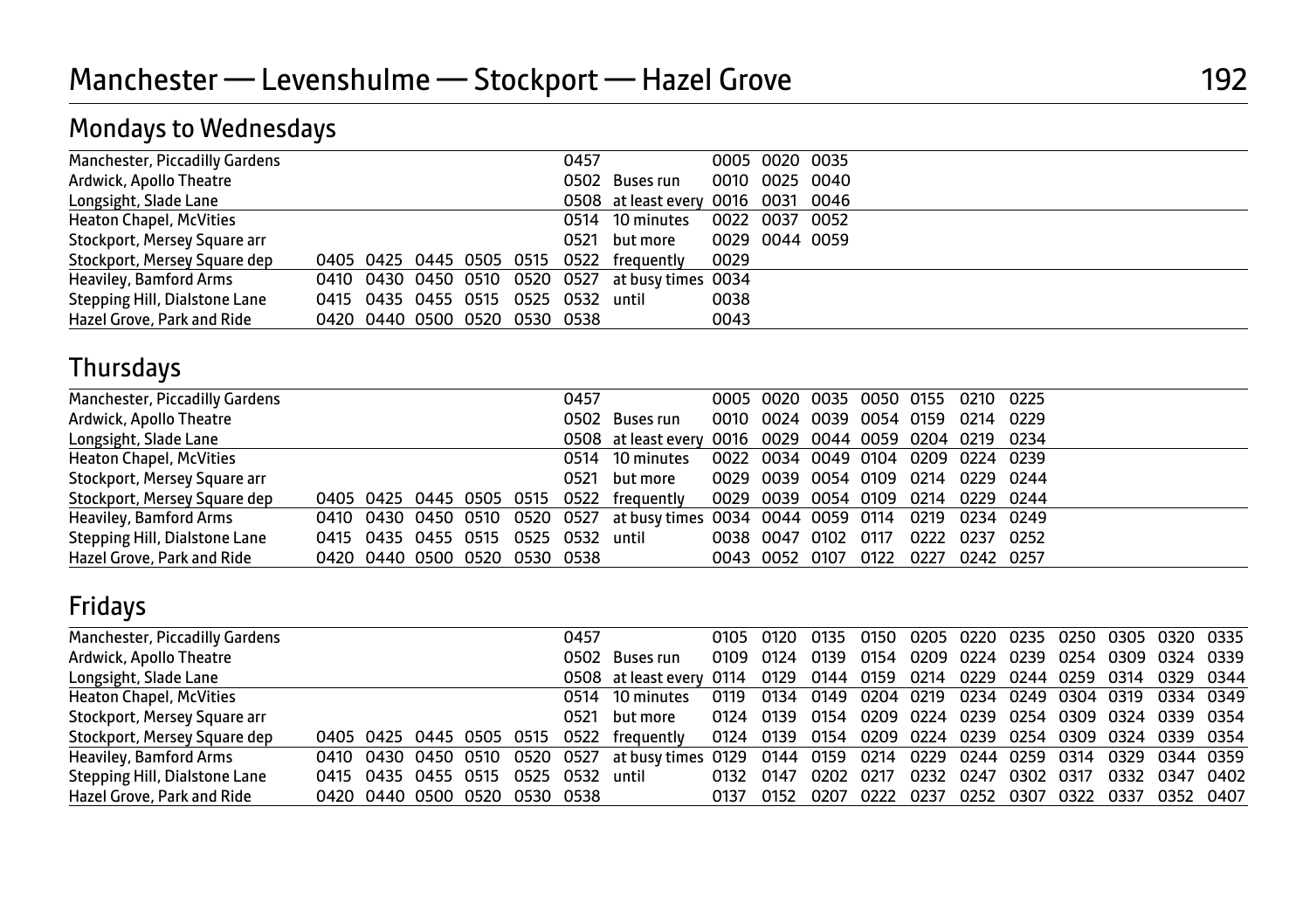### **Saturdays**

|  |  |                                            | 0507 |      | 0527 |                                                                   | 0607                                                                                                                 |                          | 0617 |                        | 0105                                                                                                                        |                              | 0335                                                                                                                             |
|--|--|--------------------------------------------|------|------|------|-------------------------------------------------------------------|----------------------------------------------------------------------------------------------------------------------|--------------------------|------|------------------------|-----------------------------------------------------------------------------------------------------------------------------|------------------------------|----------------------------------------------------------------------------------------------------------------------------------|
|  |  |                                            | 0512 |      |      |                                                                   | 0612                                                                                                                 |                          | 0622 |                        |                                                                                                                             |                              | 0339                                                                                                                             |
|  |  |                                            | 0518 |      |      |                                                                   |                                                                                                                      |                          |      |                        |                                                                                                                             |                              | 0344                                                                                                                             |
|  |  |                                            | 0524 |      |      |                                                                   | 0624                                                                                                                 |                          |      |                        |                                                                                                                             |                              |                                                                                                                                  |
|  |  |                                            | 0531 |      | 0551 |                                                                   | 0631                                                                                                                 |                          |      |                        |                                                                                                                             |                              | 0354                                                                                                                             |
|  |  |                                            |      |      |      |                                                                   |                                                                                                                      |                          |      |                        |                                                                                                                             |                              | 0354                                                                                                                             |
|  |  |                                            |      |      |      |                                                                   |                                                                                                                      |                          |      |                        |                                                                                                                             |                              | 0359                                                                                                                             |
|  |  |                                            |      |      |      |                                                                   |                                                                                                                      |                          |      |                        |                                                                                                                             |                              | 0402                                                                                                                             |
|  |  |                                            | 0547 | 0557 |      |                                                                   | 0647                                                                                                                 |                          |      |                        | 0137                                                                                                                        |                              | 0407                                                                                                                             |
|  |  | 0415 0435 0455 0515<br>0420 0440 0500 0520 | 0537 |      |      | 0410 0430 0450 0510 0527 0537 0547 0557<br>0532 0542 0552<br>0607 | 0532<br>Buses run<br>0544 10 minutes<br>but more<br>0405 0425 0445 0505 0522 0532 0542 0552 frequently<br>0602 until | 0538 at least every 0618 |      | 0627<br>0653 0659 0710 | 0632 Buses run<br>0636 0647 10 minutes<br>0643 0654 but more<br>0632 0638 0644 0655 frequently<br>0642 0648 0654 0705 until | 0109<br>0119<br>0124<br>0132 | 0629 0640 at least every 0114 and<br>every 0349<br>0124 15<br>mins<br>at busy times 0637 0643 0649 0700 at busy times 0129 until |

#### Sundays and public holidays (except Christmas and New Year period)

| Manchester, Piccadilly Gardens | 0602 |           |                | 0632 |       | 0647      | 0702 |      | 0717      |           | 0732 |                  | 1152 | 1202 |                     | 2355 |
|--------------------------------|------|-----------|----------------|------|-------|-----------|------|------|-----------|-----------|------|------------------|------|------|---------------------|------|
| Ardwick, Apollo Theatre        | 0607 |           |                | 0637 |       | 0652 0707 |      |      | 0722      |           | 0737 | <b>Buses run</b> | 1157 | 1208 | Buses run           | 0000 |
| Longsight, Slade Lane          | 0613 |           |                | 0643 |       | 0658 0713 |      |      | 0728      |           | 0743 | at least every   | 1205 | 1217 | at least every 0008 |      |
| <b>Heaton Chapel, McVities</b> | 0619 |           |                | 0649 |       | 0704 0719 |      |      | 0734      |           | 0749 | 10 minutes       | 1213 | 1225 | 10 minutes          | 0016 |
| Stockport, Mersey Square arr   | 0626 |           |                | 0656 |       | 0711      | 0726 |      | 0741      |           | 0756 | but more         | 1221 | 1233 | but more            | 0022 |
| Stockport, Mersey Square dep   | 0628 |           | 0638 0648 0658 |      | 0706  | 0713      | 0728 | 0735 | 0743      | 0750      | 0758 | frequently       | 1224 | 1236 | frequently          | 0024 |
| Heaviley, Bamford Arms         | 0633 |           | 0643 0653 0703 |      | 0711  | 0718      | 0733 | 0740 | 0748 0755 |           | 0803 | at busy times    | 1229 | 1241 | at busy times 0029  |      |
| Stepping Hill, Dialstone Lane  | 0637 | 0647      | 0657           | 0707 | 0715  | 0722      | 0737 | 0744 | 0752      | 0759      | 0807 | until            | 1234 | 1246 | until               | 0033 |
| Hazel Grove, Park and Ride     |      | 0642 0652 | 0702           | 0712 | 0720. | 0727      | 0742 | 0749 | 0757      | 0804 0812 |      |                  | 1242 | 1254 |                     | 0038 |

Extra journeys run to/from Stepping Hill Hospital grounds and Stockport College. Please see the timetable pages later in this leaflet for details

Extra journeys also run between Manchester, Levenshulme and Stockport

For details of buses during the Christmas and New Year period, please phone 0161 244 1000

W– All bus 192 journeys are run using easy access buses. See inside front cover of this leaflet for details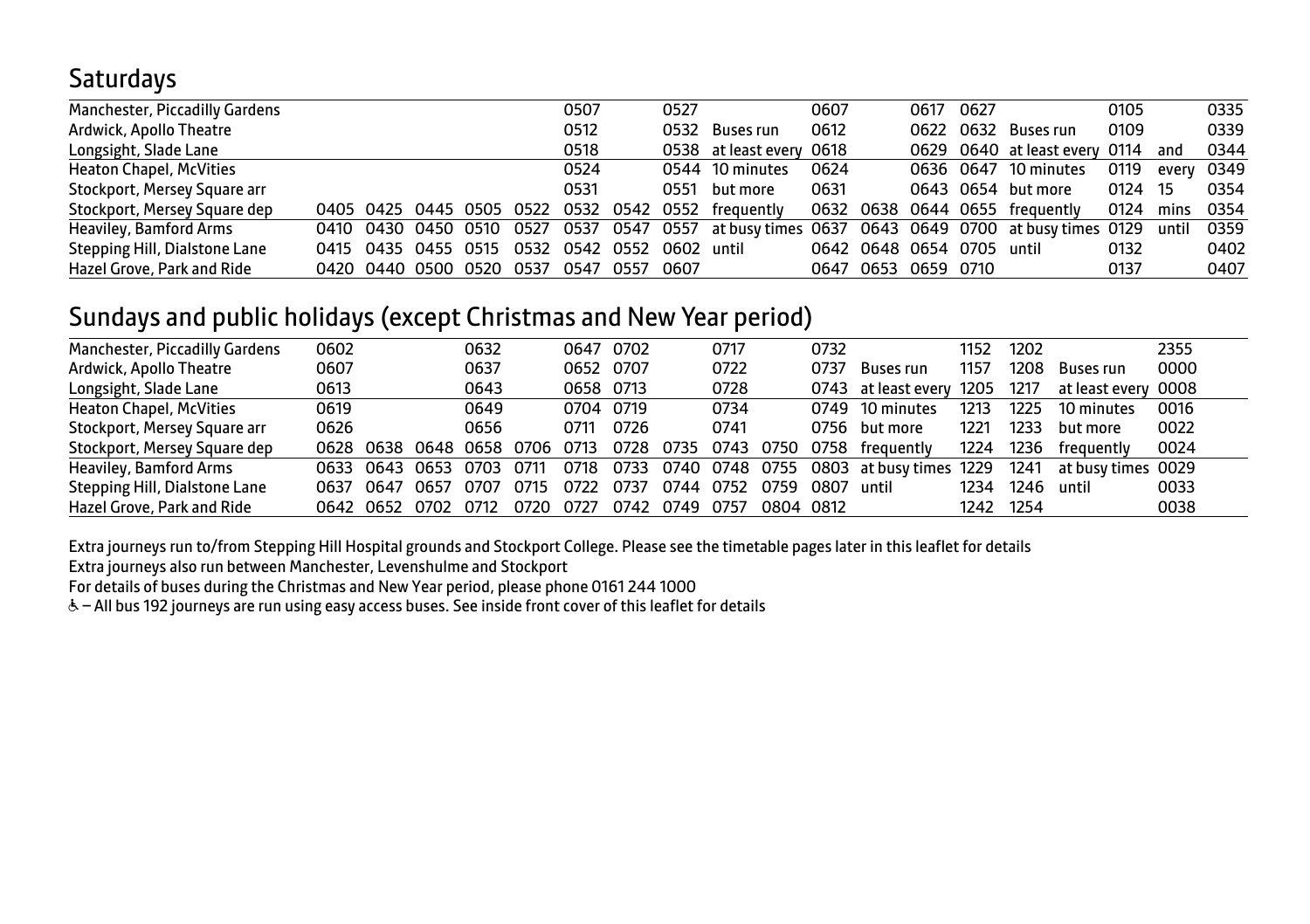### Mondays to Fridays

|  |  |  |  | 10 minutes                              |                                                                                                                                                                                                                                   | 2036                                                                       |           |                                                                                                                                                     |
|--|--|--|--|-----------------------------------------|-----------------------------------------------------------------------------------------------------------------------------------------------------------------------------------------------------------------------------------|----------------------------------------------------------------------------|-----------|-----------------------------------------------------------------------------------------------------------------------------------------------------|
|  |  |  |  |                                         |                                                                                                                                                                                                                                   |                                                                            | 2046 2116 |                                                                                                                                                     |
|  |  |  |  |                                         |                                                                                                                                                                                                                                   |                                                                            | 2048 2118 |                                                                                                                                                     |
|  |  |  |  |                                         |                                                                                                                                                                                                                                   |                                                                            | 2055 2125 |                                                                                                                                                     |
|  |  |  |  |                                         | 2042                                                                                                                                                                                                                              |                                                                            | 2102 2132 |                                                                                                                                                     |
|  |  |  |  |                                         | 2054                                                                                                                                                                                                                              |                                                                            | 2114 2144 |                                                                                                                                                     |
|  |  |  |  | 0750 0801 0814 0831 0841 0851 0901 0911 | Stockport, Wellington Road North arr 0714 0724 0735 0746 0756 0806 0817 0828 but more<br>Stockport, Wellington Road North dep 0716 0725 0736 0749 0758 0808 0819 0831 frequently<br>0734 0744 0757 0813 0823 0833 0843 0853 until | 2026<br>2028<br>0724 0733 0745 0758 0807 0817 0828 0840 at busy times 2035 |           | 0659 0708 0718 0728 0738 0748 0758 0808 Buses run 2014 2024 2034 2104<br>0707 0716 0726 0736 0746 0756 0806 0817 at least every 2021 2031 2041 2111 |

### **Saturdays**

| <b>Stepping Hill Hospital</b>                             |                 | 0825 0835 Buses run           | 2016 |  |
|-----------------------------------------------------------|-----------------|-------------------------------|------|--|
| Heaviley, Bamford Arms                                    |                 | 0831 0842 at least every 2022 |      |  |
| Stockport, Wellington Road North arr 0838 0849 10 minutes |                 |                               | 2027 |  |
| Stockport, Wellington Road North dep 0841 0851 but more   |                 |                               | 2029 |  |
| <b>Heaton Chapel, McVities</b>                            |                 | 0848 0858 frequently          | 2036 |  |
| Longsight, Slade Lane                                     |                 | 0859 0909 at busy times 2045  |      |  |
| Manchester, Piccadilly Gardens                            | 0913 0923 until |                               | 2100 |  |

#### Sundays and public holidays (except Christmas and New Year period)

| Stepping Hill Hospital                               |            | 0934 Buses run                     |      | 1818 1827 1836 |  |
|------------------------------------------------------|------------|------------------------------------|------|----------------|--|
| Heaviley, Bamford Arms                               |            | 0941 at least every 1825 1834 1843 |      |                |  |
| Stockport, Exchange Street                           |            | 10 minutes                         |      | 1839 1848      |  |
| Stockport, Wellington Road North arr 0948 but more   |            |                                    | 1830 |                |  |
| Stockport, Wellington Road North dep 0951 frequently |            |                                    | 1832 |                |  |
| <b>Heaton Chapel, McVities</b>                       |            | 0958 at busy times 1839            |      |                |  |
| Longsight, Slade Lane                                | 1008 until |                                    | 1847 |                |  |
| Manchester, Piccadilly Gardens                       | 1025       |                                    | 1901 |                |  |

For details of buses during the Christmas and New Year period, please phone 0161 244 1000

& - All bus 192 journeys are run using easy access buses. See inside front cover of this leaflet for details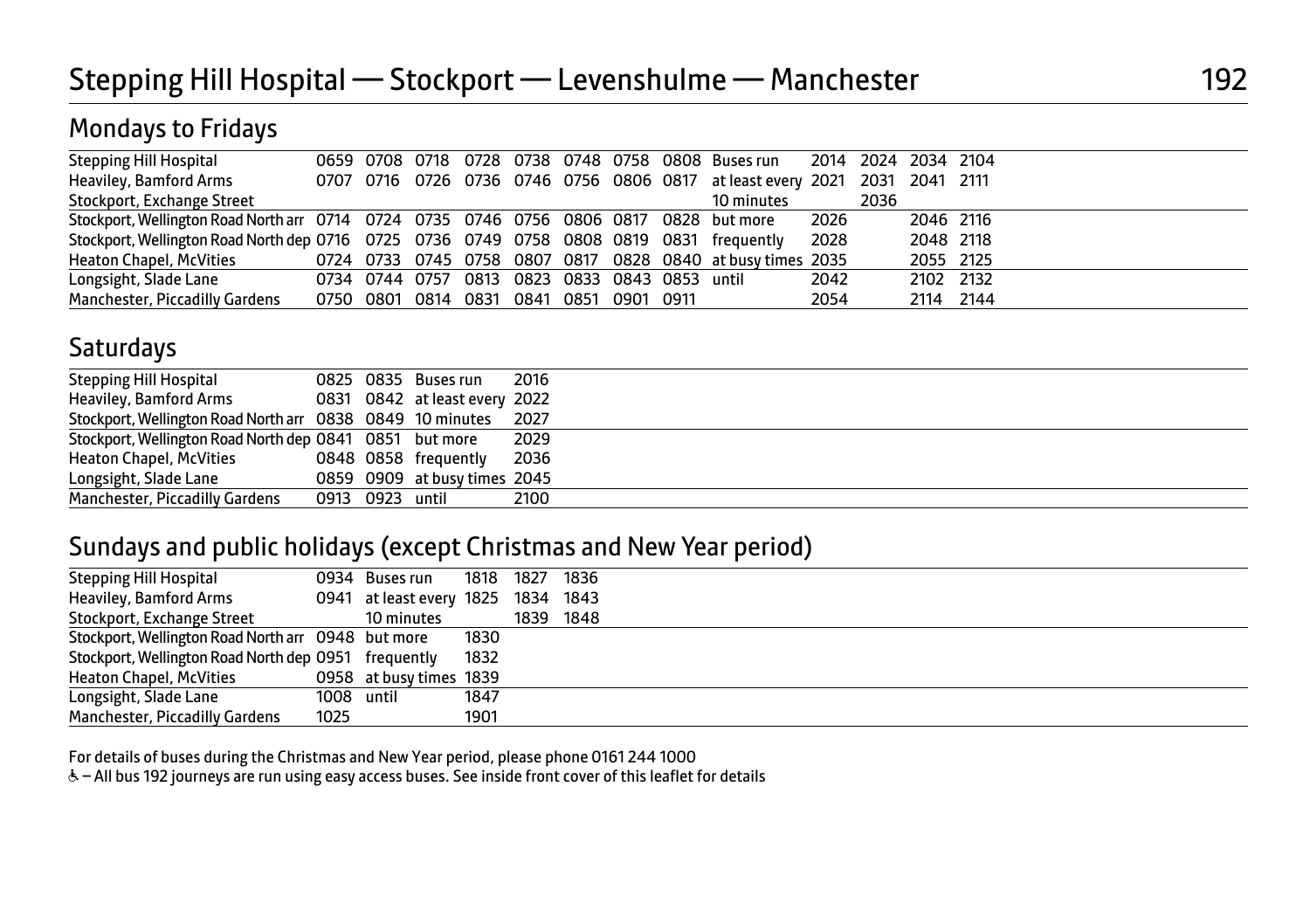| Manchester, Piccadilly Gardens |            | 0619 Buses run                                         |                 | 1800 1813 Buses run  | 1950 2020 |  |  |
|--------------------------------|------------|--------------------------------------------------------|-----------------|----------------------|-----------|--|--|
| Ardwick, Apollo Theatre        |            | 0624 at least every 1806 1819 at least every 1955 2025 |                 |                      |           |  |  |
| Longsight, Slade Lane          |            | 0631 10 minutes 1816 1828 10 minutes 2003 2033         |                 |                      |           |  |  |
| Heaton Chapel, McVities        |            | 0637 but more 1824 1836 but more                       |                 |                      | 2011 2041 |  |  |
| Stockport, Mersey Square arr   |            | 0644 frequently                                        |                 | 1835 1846 frequently | 2018 2048 |  |  |
| Stockport, Mersey Square dep   |            | 0647 at busy times 1839 1849 at busy times 2020 2050   |                 |                      |           |  |  |
| Heaviley, Bamford Arms         | 0652 until |                                                        | 1845 1855 until |                      | 2025 2055 |  |  |
| <b>Stepping Hill Hospital</b>  | 0659       |                                                        | 1854 1904       |                      | 2031 2101 |  |  |

Mondays to Fridays

### Saturdays **Saturdays** Sundays and public holidays (except Christmas and New Year period)

| Manchester, Piccadilly Gardens |                 | 0746 Buses run               | 1930 |                 | 0905 Buses run                                       |           | 1157 1207       | Buses run            | 1755 |
|--------------------------------|-----------------|------------------------------|------|-----------------|------------------------------------------------------|-----------|-----------------|----------------------|------|
| Ardwick, Apollo Theatre        |                 | 0751 at least every 1935     |      |                 | 0910 at least every 1202 1213 at least every 1801    |           |                 |                      |      |
| Longsight, Slade Lane          |                 | 0800 10 minutes              | 1945 |                 | 0917 10 minutes                                      | 1210      |                 | 1222 10 minutes      | 1810 |
| <b>Heaton Chapel, McVities</b> |                 | 0808 but more                | 1953 |                 | 0923 but more                                        |           |                 | 1218 1230 but more   | 1819 |
| Stockport, Mersey Square arr   |                 | 0815 frequently              | 2002 |                 | 0930 frequently                                      |           |                 | 1226 1238 frequently | 1825 |
| Stockport, Mersey Square dep   |                 | 0808 0817 at busy times 2004 |      |                 | 0922 0932 at busy times 1229 1241 at busy times 1827 |           |                 |                      |      |
| Heaviley, Bamford Arms         | 0813 0822 until |                              | 2009 | 0927 0937 until |                                                      |           | 1234 1246 until |                      | 1832 |
| <b>Stepping Hill Hospital</b>  | 0819 0828       |                              | 2014 | 0932 0942       |                                                      | 1241 1253 |                 |                      | 1837 |

# Stockport College — Stockport — Levenshulme — Manchester 192

# Mondays to Fridays

| Stockport College, Charlesworth Street 0750 0756 0806 0817 0838 0848 0907 0916 0925 0934 |  |  |  |  |                                                   |                                                   | 1431 Buses run 1609 1619 1629 1639 1650      |  |  |  |
|------------------------------------------------------------------------------------------|--|--|--|--|---------------------------------------------------|---------------------------------------------------|----------------------------------------------|--|--|--|
| Stockport, Wellington Road North arr 0753 0759 0809 0820 0841 0851 0910 0919 0928 0937   |  |  |  |  |                                                   |                                                   | 1434 at least every 1612 1622 1632 1642 1653 |  |  |  |
| Stockport, Wellington Road North dep 0755 0801 0812 0823 0843 0853 0913 0922 0931 0940   |  |  |  |  |                                                   |                                                   | 1437 10 minutes 1615 1625 1635 1645 1656     |  |  |  |
| Heaton Chapel, McVities                                                                  |  |  |  |  |                                                   | 0804 0810 0821 0832 0852 0902 0922 0931 0940 0948 | 1445 but more 1623 1634 1644 1654 1705       |  |  |  |
| Longsight, Slade Lane                                                                    |  |  |  |  | 0820 0826 0836 0846 0905 0915 0934 0943 0952 1000 |                                                   | 1457 frequently 1636 1647 1657 1707 1717     |  |  |  |
| Manchester, Piccadilly Gardens                                                           |  |  |  |  | 0838 0844 0854 0904 0923 0933 0951 1000 1008 1016 |                                                   | 1514 at busy times 1654 1705 1715 1725 1735  |  |  |  |

For details of buses during the Christmas and New Year period, please phone 0161 244 1000

W– All bus 192 journeys are run using easy access buses. See inside front cover of this leaflet for details